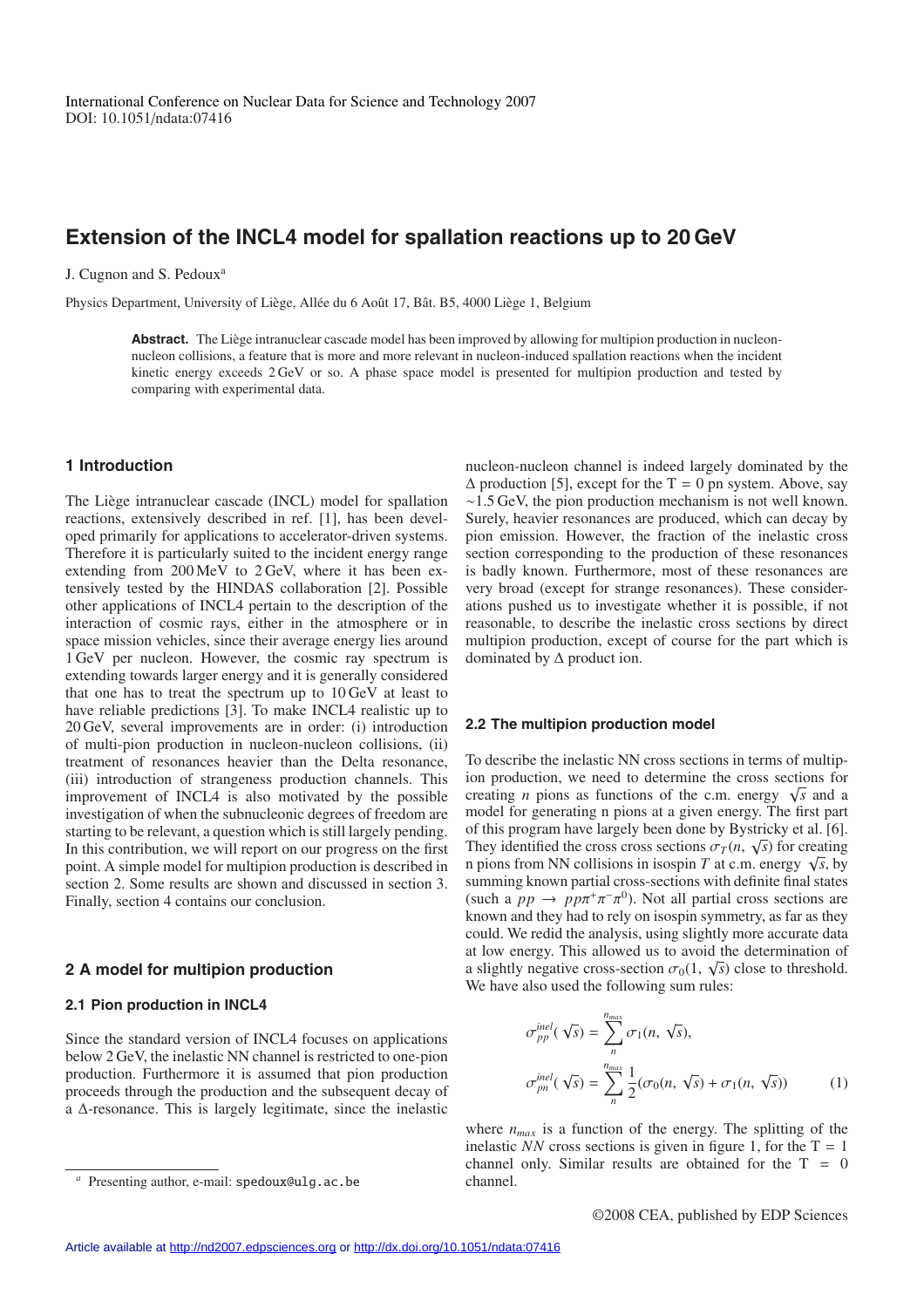

**Fig. 1.** Splitting of the total  $T = 1$  nucleon-nucleon inelastic cross section (upper curve) in partial  $\sigma_1(n, \sqrt{s})$  cross sections for multipion production. The successive lower curves correspond to the sums of the partial cross sections, up to  $n = 1, 2$  and 3, respectively.

For generating the final momenta of the particles in a *NN* collision producing *n* pions, we used a uniform phase space model, i.e., a probability for having 4-momenta  $p_i$ ,  $i = 1, 2, \ldots N$ ,  $N = 2 + n$  proportional to:

$$
F(p_1, p_2, \cdots, p_N) \prod_{i=1}^N d^4 p_i = \prod_{i=1}^N d^4 p_i \delta(p_i^2 - m_i^2) \theta_+(p_i^2) \delta^4 \left( \sum_j p_j - P \right), \tag{2}
$$

with  $P^2 = s$  and  $\theta_+$  being the Heaviside function. The distribution *F* is a relativistic invariant. It can thus be evaluated in the c.m. of *NN* system. It is shown in ref. [7] that *F* can then be rewritten as:

$$
F(p_1, p_2, \cdots, p_N) \prod_{i=1}^N d^4 p_i =
$$
  
\n
$$
(2\pi)^{N-1} p^*(M_2, m_1, m_2) p^*(M_3, M_2, m_3) \cdots p^*(\sqrt{s}, M_{N-1}, m_N)
$$
  
\n
$$
\times dM_2 \cdots dM_{N-1} d\Omega_N d\Omega_{N-1} \cdots d\Omega_2.
$$
 (3)

In this equation,  $M_i$  is the invariant mass of the system composed of the first *i* particles,  $p^*(M, m, m')$  is the c.m. relative momentum of the particles *m* and *m'* of total c.m. energy *M* and  $\Omega_i$  is the direction of the momentum of the *i*-th particle in the c.m. of the first *i* particles. In order to generate the momenta of the particles, it is then sufficient to take the various directions at random and the invariant masses  $M_i$  according to a weight given by the product of  $p^*$ 's. In practice, we have adapted the KGENEV routine of the CERN library to the present case. Note that this procedure is applied for  $n > 1$  and for  $n = 1$  in the  $T = 0$  NN channel. For production of one pion in the  $T = 1$  NN channel, we kept the usual scenario involving ∆-production.

The determination of the charges of the pions is decoupled from the generation of their momenta. For  $n = 2$  or 3, the probability for a final charge state can uniquely be determined by isospin conservation and the assumption that the weights are proportional to the Clebsch-Gordan coefficients for the



Fig. 2. Total pion multiplicity per reaction in p-<sup>209</sup>Bi collisions, as a function of the proton incident energy, evaluated with the standard INCL4 model [1] (black curve) and with our modified version (red curve). In this calculation, the multipion production has been restricted to  $n = 2$  and 3.

coupling of the isospin of the NN pair with the one of the pion system in the final state. For n larger than 3, we used a simple statistical model.

## **3 Results**

### **3.1 Effects of the multipion production**

The basic effect of the introduction of multipion production is illustrated by figure 2, which shows the evaluated total pion multiplicity per reaction, with and without multipion production, as a function of the incident energy of protons bombarding 209Bi nuclei. The pion multiplicity increases much faster in the modified case, for two reasons. First, the same nucleon-nucleon collision above 2 GeV yields more pions in the modified version. Furthermore, in the same conditions, in the standard version, pions are produced with high kinetic energy and interact much less, since the  $\pi - N$ cross section is underestimated over the ∆ resonance region, in this version [1].

#### **3.2 Comparison with experimental data**

In order to validate our model, we have started to compare with existing data in the  $1-10 \text{ GeV}$  range, since, below INCL4 gives reasonable values. A typical example is provided by figure 3, where we show the double differential cross section of negative pion production in proton-induced collisions on 27Al nuclei at 4 GeV/c. The agreement between our predictions and the experimental data is rather nice and encouraging.

These first results indicate that we have improved our INCL4 model in the pion sector above the GeV range. Of course, it is necessary to check whether we did not destroy our predictions for neutron and proton production. We have indeed calculated the double differential cross sections for proton production and compared with the measurements of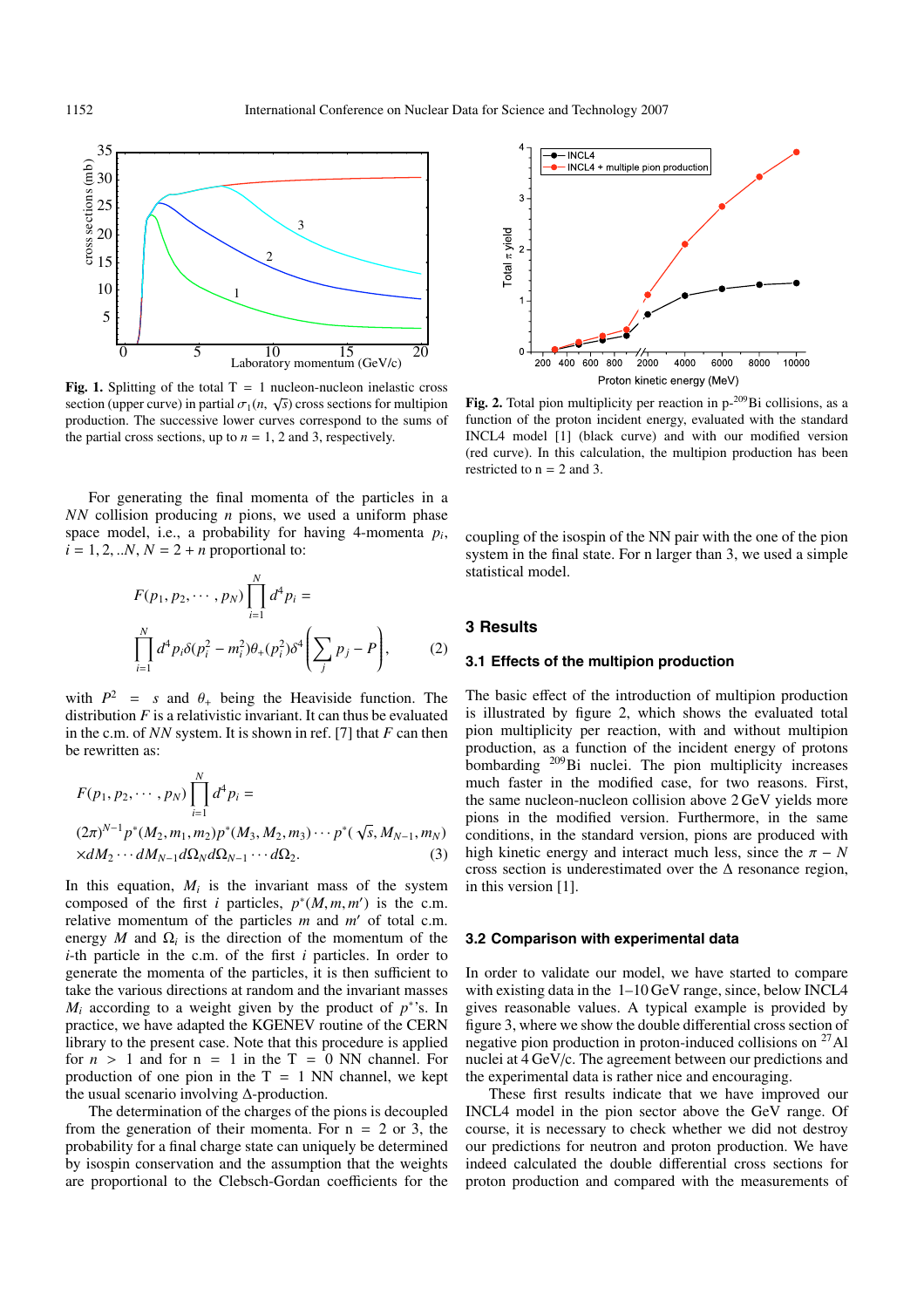

**Fig. 3.** Double differential cross sections for π<sup>−</sup> production at four indicated angles in proton-induced reactions on  $27$ Al at  $4 \text{ GeV/c}$ . Comparison between the experimental data of ref. [8] (heavy dots) and the predictions of our modified model (histograms).

Bayukov et al. [9] for proton collisions with Pb, U and C nuclei, up to 7.5 GeV/c. The results, not shown here, indicate that we reproduce satisfactorily the data, although the quality of the agreement is less than below 2 GeV [1].

Another piece of comparison is provided by figure 4, where we compare the calculated excitation function for the negative pion yield in proton-induced collisions on Ta nuclei with experimental data. One can see that our results reproduce rather well the shape of the excitation function. The latter basically reflects the shape of excitation function of the elementary pion cross section in NN collisions, taking account of figure 2, and the fact that the inelastic NN cross section is basically constant above 1 GeV.

We also compared with the measurements of the HARP Collaboration at 13 GeV/c, which are rather precise, but limited to very forward angles [11]. In this case, not shown here, we underpredict the production cross section by almost a factor 2. This result contrasts with those of figure 3 and indicate that we have probably to refine our phase space model.

## **4 Discussion and conclusion**

We have presented here a first account of the improvement of the INCL4 model above 2 GeV, that we are currently pursuing. As we have said in the Introduction, the main missing features of INCL4 in this energy range are dealing with the NN inelastic channels: the absence of multipion pion production and the production of strangeness. We reported here on our progress on the first point.

Usually, multipion production is treated by allowing the production of resonances heavier than the ∆-resonance, which



**Fig. 4.** Excitation function for the negative pion multiplicity in proton-induced collisions. Comparison between our predictions for Ta target (full line) and the experimental data (symbols), quoted in ref. [10].

may decay by emitting two or more pions. This seems to be the natural extension of what happens below ∼2 GeV. However, the cross sections for producing these heavier resonances are generally badly known, as are sometimes their widths and their branching ratio. Beyond introducing difficulties for the modelisation of the inelastic processes, this situation allows to raise the relevance of the latter in terms of resonances. On the contrary, several arguments are pointing toward a relatively minor role of these resonances. First of all, the width of these resonances is generally very large and increases with their masses. By the same token, their lifetime is very small, comparable if not smaller than the NN collision time. This leaves some doubt about the relevance of the explicit introduction of the heavier resonances in the proton-nucleus dynamics. In addition, there is no clear fin gerprint of the production of these heavier resonances in nucleon spectra, as it is for the  $\Delta$ -resonance.

In this work, we have decided to investigate the alternative scenario of the direct production of several pions in NN collisions. We have determined from the experimental data the phenomenological partial cross sections for producing n pions, along the same lines as in ref. [6]. For the determination of the final states, except for the production of one pion in the  $T = 1$  channel, we have adopted the simplest (and the extreme) model, namely the uniform phase space model. The distribution of charges in the final state is largely determined by isospin coupling coefficients (absolutely for n less or equal to 3).

We have tested our model by a preliminary comparison with data below ∼10 GeV. The fact that we obtained relatively good agreement with experimental data indicates that our model is reasonable. It should be realized however that, as far as the the pion multiplicity is concerned, there may be some ambiguity between our model and the usual model. In the former one, the pion multiplicity (in NN collisions) increases roughly linearly with the c.m. energy. In the latter model, the pion multiplicity increases with the mass of the heavy resonances, as underlined in ref. [12]. This yields approximately the same energy dependence of the pion multiplicity. However, the fact that we reasonably reproduce the angular dependance of the pion emission (see fig. 3) is probably